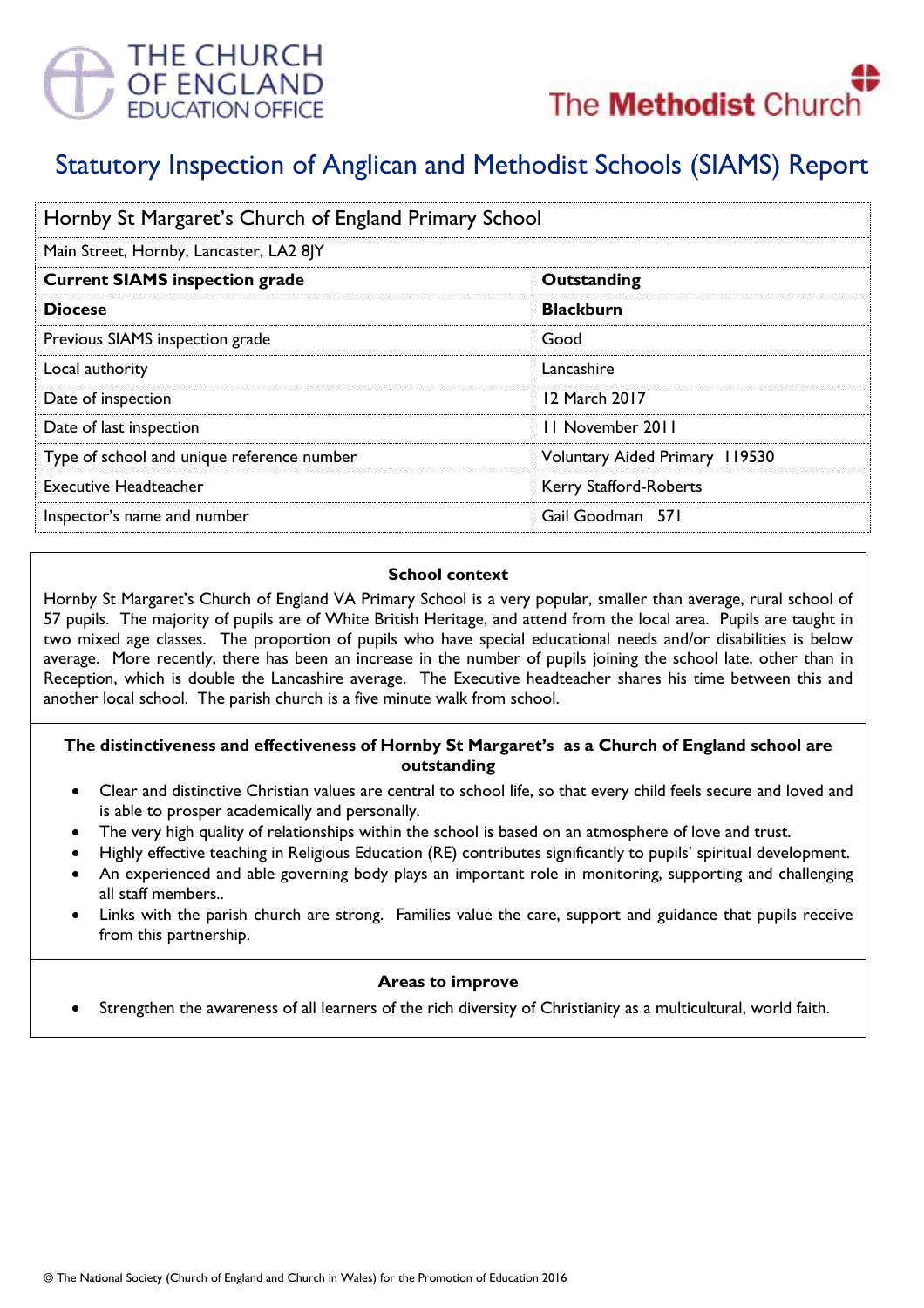## **The school, through its distinctive Christian character, is outstanding at meeting the needs of all learners**

Hornby St Margaret's unique Christian character shines through its daily life and celebrates each pupil's talents and skills. As a result, every pupil feels special and valued. The school's Christian character results in a secure and caring environment. Consequently, pupils make strong progress both academically and in terms of their spiritual, moral, social and cultural (SMSC) development. Underpinning the school's character are its Christian values and the key value of compassion is clearly expressed throughout the school in all its work. These values are being talked about and lived out on a daily basis, which is having an impact on the school community as a whole. Christian values are exemplified in such areas as the outstanding behaviour of pupils, excellent attendance and punctuality and high quality classroom practice. Pupils make good progress and the school prides itself in knowing every pupil's needs, ensuring that all aspects of each one's development and well being are promoted. Relationships at all levels are outstanding, as identified by parents who say this is a happy school. All staff are encouraged to work together as part of a team, focusing on each pupil's individual and unique qualities as a child of God. Pupils are enthusiastic about their learning and a conscious effort has been put into ensuring a broad and rich curriculum, including instrumental music opportunities for all, a school choir, multi sports and a Forest school. Consequently, pupils love coming to school and the impact of this is seen in the high levels of achievement in all pupils. Parents and pupils speak highly of the staff, their exemplary role modelling and acknowledge their hard work and dedication. In particular, parents appreciate the 'inclusive nature of the school', the excellent communications and the 'strong family feeling'. Pupils have an excellent understanding of how the school's Christian ethos relates to specific stories from the Bible and, 'how Jesus taught us to lead our lives'. There are Christian symbols throughout the school and each classroom has a colourful and interactive RE display, stimulating pupils' thoughts and encouraging discussion. This can be seen in the participation of children in the Christian Union sessions, and a quiet, almost humble, confidence in their recalling favourite scripture and explaining how they feel inspired. One Year 6 pupil spoke of the Easter story, describing the 'beginning of sadder times', but was confident in that, although Jesus died on the cross, 'He is always with us'. Pupils take their responsibilities seriously, particularly through the school council, peer buddies and in caring for each other as a whole school community. They have also made a difference beyond their immediate locality with a huge range of charity fundraising, including NSPCC, Samaritan's Purse, Water Aid and the Poppy Appeal. There is a strong link established with the Friends of Roshni project, a school and children's centre in India. Pupils exchange letters and gifts and fundraising for a new building has given them a palpable respect for diversity and a sense of Christianity as a multicultural world faith. A highly effective link with a local city school with a high percentage of pupils of different cultures and creeds has benefitted pupils and staff members of both schools. Pupils show high levels of tolerance and understanding of the views and beliefs of others, both in school and church, and in other faith communities. Teaching staff meet regularly to exchange good practice, which enriches continued professional development. There is a strong link with the parish church of St Margaret's. The parish priest and the church team are welcomed into school on a regular basis, both in a teaching and pastoral role. This helps to make the Christian character of Hornby St Margaret's school special and recognisable.

## **The impact of collective worship on the school community is outstanding**

Inspirational and inclusive collective worship is an important focal point in this school community, permeating all aspects of school life. It is distinctly Christian and is seen as a special time of coming together as a school family by everyone. Worship themes which influence spiritual reflection are used in planning. Pupils say they enjoy Bible stories and they find worship both an opportunity to express their thoughts and a time to reflect. They enjoy recalling stories from the Old and New Testaments. Consequently, pupils begin to relate to the difference living a Christian life must mean. Pupils from the worship team speak in terms of meeting poverty and how fortunate they are to have plentiful food. Pupils have a clear knowledge of the Trinity, and refer to the candle with three wicks used in worship, representing God the Father, Son and Holy Spirit. Full emphasis is given to the seasons and celebrations of the Christian calendar Pupils encounter a wide range of Anglican traditions and practice, such as bidding prayers and responses, demonstrated in their lively and reverent participation in worship. Pupils, staff and governors take an active part in the daily act of worship and enjoy the weekly celebration worship when pupils are rewarded, not only for continued hard work, but also for demonstrating kindness and compassion. Parents speak very positively of the significant value of worship in school and how prayers, written by the pupils, are brought into the home as a means of expressing thanks and support for family members. Worship is seamlessly linked with the whole curriculum so that the current theme of faith is developed through art and writing. Pupils enjoy planning and leading worship, demonstrating how they have moved on since the last Inspection. Monitoring and evaluation is rigorous and well structured, keeping worship fresh and stimulating. Pupils and parents attend worship in church, and for celebrations, such as Easter, Harvest and Christmas. Links with the church community are exceptionally strong. The parish priest and two lay ministers conduct a weekly service in school. There is a whole school attendance of a termly Eucharist. Children who have been confirmed will take Communion, with their parents, and